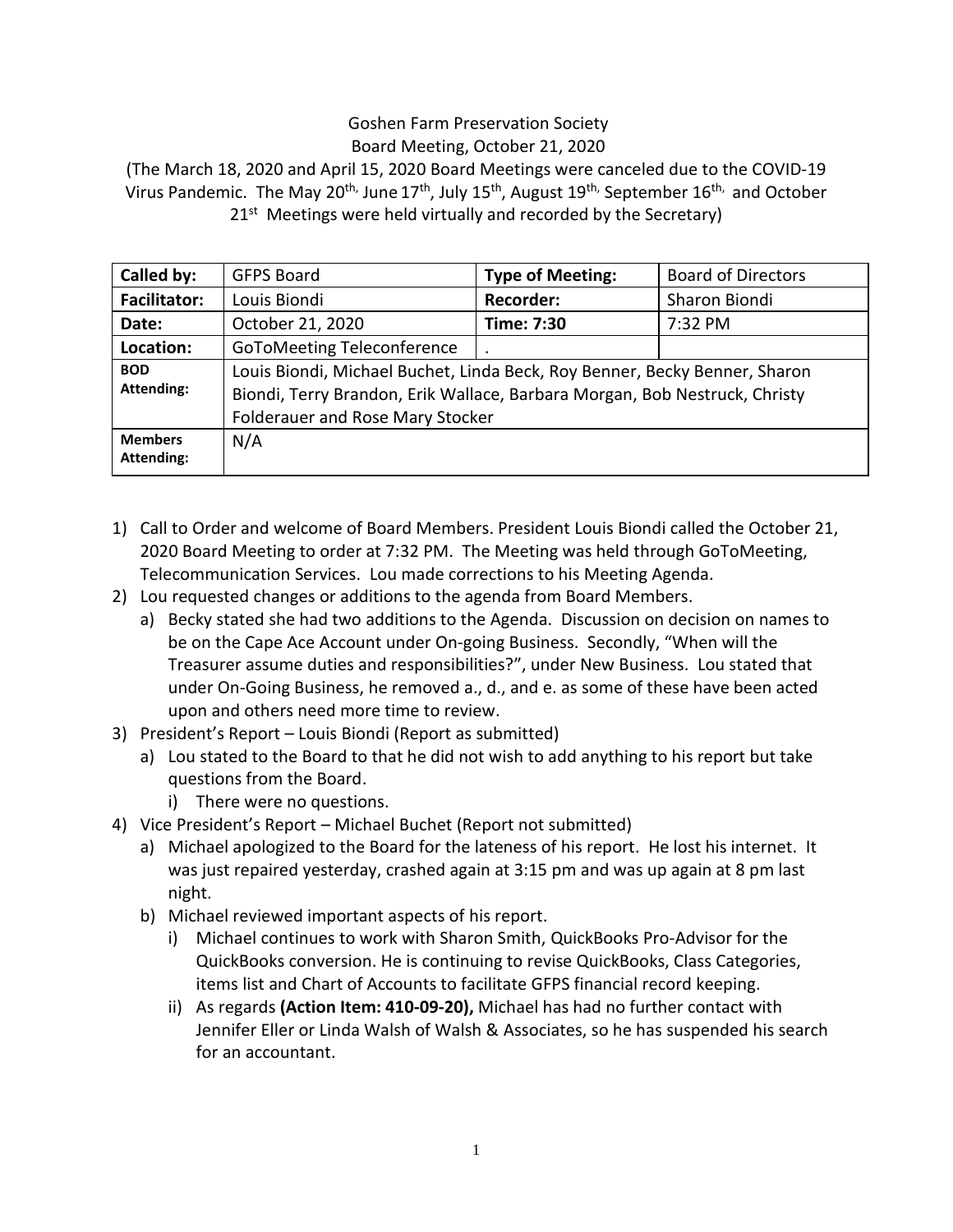- iii) Michael continues to work with Treasurer, Christy Folderauer to expedite data entry into QuickBooks and will continue to do so remotely after he has transferred equipment and records to the Treasurer.
- iv) Michael spoke with Bill Szczytho and Beau Breedon about better software that would give us the ability for better virtual Meetings. After speaking with them and doing his own research he found that these software programs are cumbersome and expensive. If the CSCIA buys one of these virtual meeting software packages, Cape Recognized Organizations such as GFPS may be able to use this software for their meetings.
- c) As relates to the work on the Farm House foundation, Michael and Lou will be continuing to form a plan to reach out to Amy Taylor and David Wallace, PE on the foundation trenching excavation drawings to be signed off on by Dave Wallace. This must be addressed with David Wallace, PE diplomatically. Michael reminded the Board that the historic restoration group of engineers and contractors that can be approved for work on the Farm House is relatively small. Perhaps if we discuss the Capital Grant and the need to move forward ASAP on a schedule to present to Public Works, General Services, etc. David Wallace will move forward on what we need from him.
- d) Michael spent most of the morning on PayPal trying to find out how to get a report from them that gives Becky, Membership Chair, the information she needs for new and renewed Memberships. The Secretary also needs information for the letters she sends out for donations under \$100.00 and for Friends of Goshen Farm donations of over \$100.00. GFPS may need to subscribe to additional data reports to get this needed information. Michael will continue to research this issue.
- 5) Treasurer's Report Christy Folderauer (Report provided under separate cover)
	- a) Michael gave the Financial Report. He included the QuickBooks Balance Sheet this month. Several account lines have been relocated to simplify posting accrued income and temporarily restricted funds. Moving temporarily restricted funds has not been accomplished but should be completed in the coming week. (**Savings**: QuickBooks will track the following accounts in savings: **Unrestricted, Permanently Restricted funds (not used at this time), Temporary Restricted Funds – Farm House Windows, Gravely Tractor Mower purchase which has sub accounts for Individual Donations and Financing, and House Grant Project Funds which has sub accounts for Grant Monies, Board Allocated and Private Donations)**.
		- i) Reminder from the Secretary: Any checks that a Board Member or other Member receives needs to be copied before it is deposited. A copy of this check and the deposit slip (if not deposited by the Treasurer) will need to be sent by email, delivered, or mailed to Michael (at present) and Treasurer, Christy Folderauer for accounting records.
	- b) Becky made a motion to table approval of the Financials for June 30, 2020, July 31, 2020, August 31, 2020, and September 30, 2020 because we do not have the QuickBooks Reports. Erik Wallace seconded. Discussion ensued. Terry called the "question" and the motion carried.
- 6) Review/Approval of Minutes September 16, 2020 Board Meeting Minutes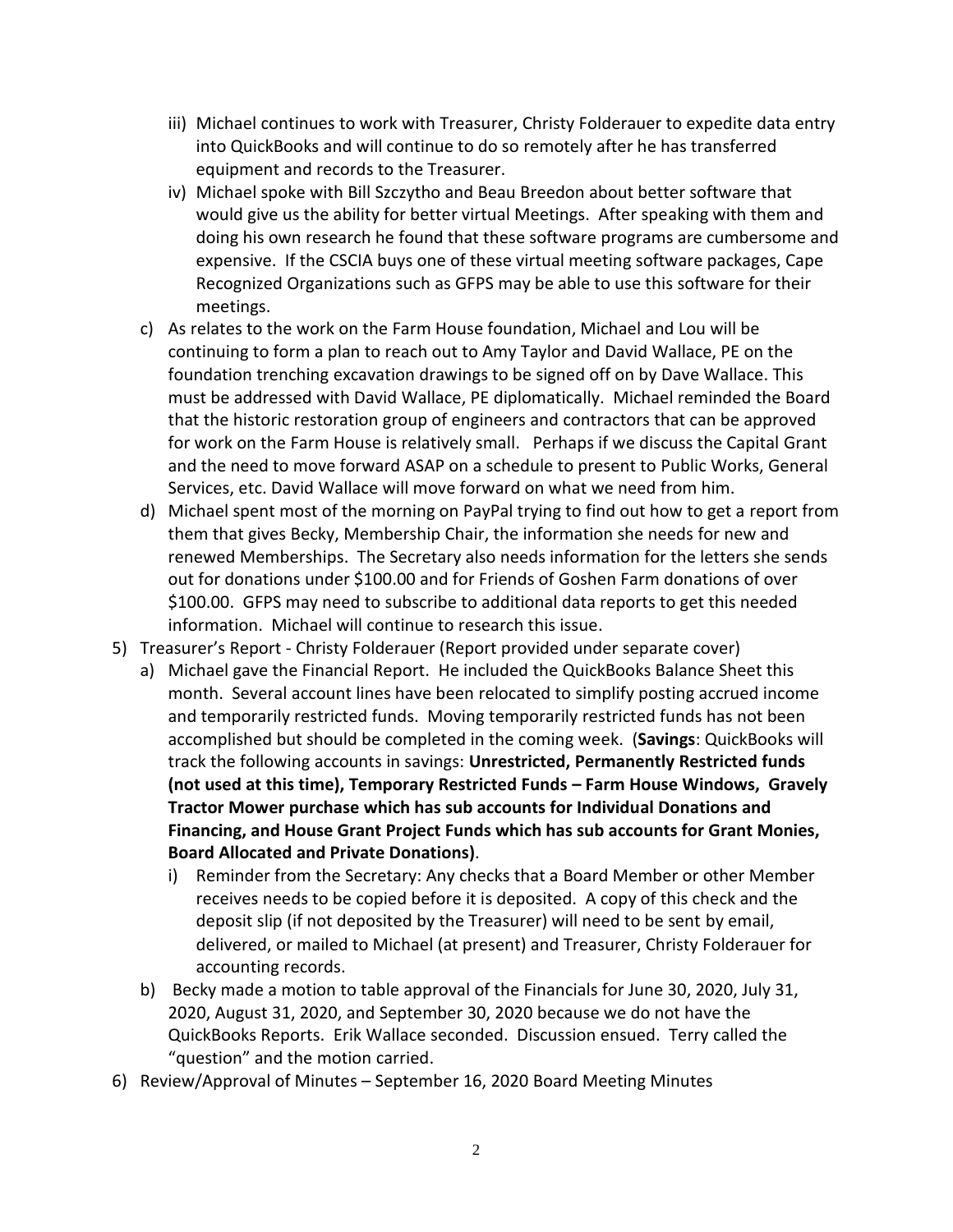- a) Becky made a motion to approve the September 16, 2020 Minutes with edits. Erik seconded. The motion to approve the Minutes with corrections carried.
- 7) Committee Reports
	- a) Building & Maintenance (Vacant)
	- b) Communications Barbara Morgan (Report as submitted)
		- i) Barbara reported that she would like to change her plan to do a Monthly E-Newsletter to a Quarterly E-Newsletter for Members. She asked for a Board Member who would be a "back up" person in case of vacation or an emergency. Rose Mary Stocker volunteered. Barbara would also need a list of Members who do not have email from Becky. She would mail these members a copy of the Newsletter. Lou stated that he thought a Quarterly E-Newsletter was a great idea and would keep Members updated on a regular basis of what was happening at the Farm.
	- c) Education Committee Terry Brandon (Report as submitted)
		- i) Terry reported that they had a successful videotaping at the Farm today. Former student, Ryan Kim was the videographer. They did two short videos that will be used by the High Schools- one by Larry Jennings about the plants recently put in around the Shallow Wildlife Pond and another by a student did a video on composting. They plan on working on a third video in the near future.
	- d) Events Erik Wallace (Report as submitted)
		- i) Erik reported that he had no updates on his report. Terry asked him if he contacted Broadneck High School regarding a project he and Terry discussed. Erik reported that he had made email contact with Robotics Chair, Mr. Olsen. Erik is looking for some students to work with him at the Apiary. He wants students to help develop "tool kits" for some of the beehives. These "tool kits" would basically measure high temperature, high humidity, frequency of the hives and other data. Mr. Olsen sent the project description and request for those interested to respond to students in his class. Mr. Olsen also sent this information to the Computer Science Department. Erik expects to hear back from Mr. Olsen in the next month.
		- ii) Becky mentioned that she had several dates for the 2021 GFPS Events Calendar that she wanted to discuss when she gives her report.
		- iii) Erik wanted to thank To Christy and Richard's Tree Care and Roy and everyone else who helped to get the beehive safely out of the tree near the Apiary. The bees seem to be thriving in their box (their new home.).
	- e) Financial Development Lou Biondi (Report as submitted)
	- i) Lou reported that he had nothing to add to his report.
	- f) Garden Bob Nestruck (Report as submitted)
		- i) Bob had nothing to add to his report.
	- g) Grounds Roy Benner (Report as submitted)
		- i) Lou thanked Roy for his work on sanding, cleaning, and sealing the gutters on the Farm House. Roy decided that the bucket truck offered to GFPS by Richard's Tree Care to reach the gutters for this work would not be able to get close to the house in many areas. So, Roy, did the job himself – a lot of work and many hours! Roy put two coats of Rubber Flex Leak Repair Spray on sections with pin holes and Aluminum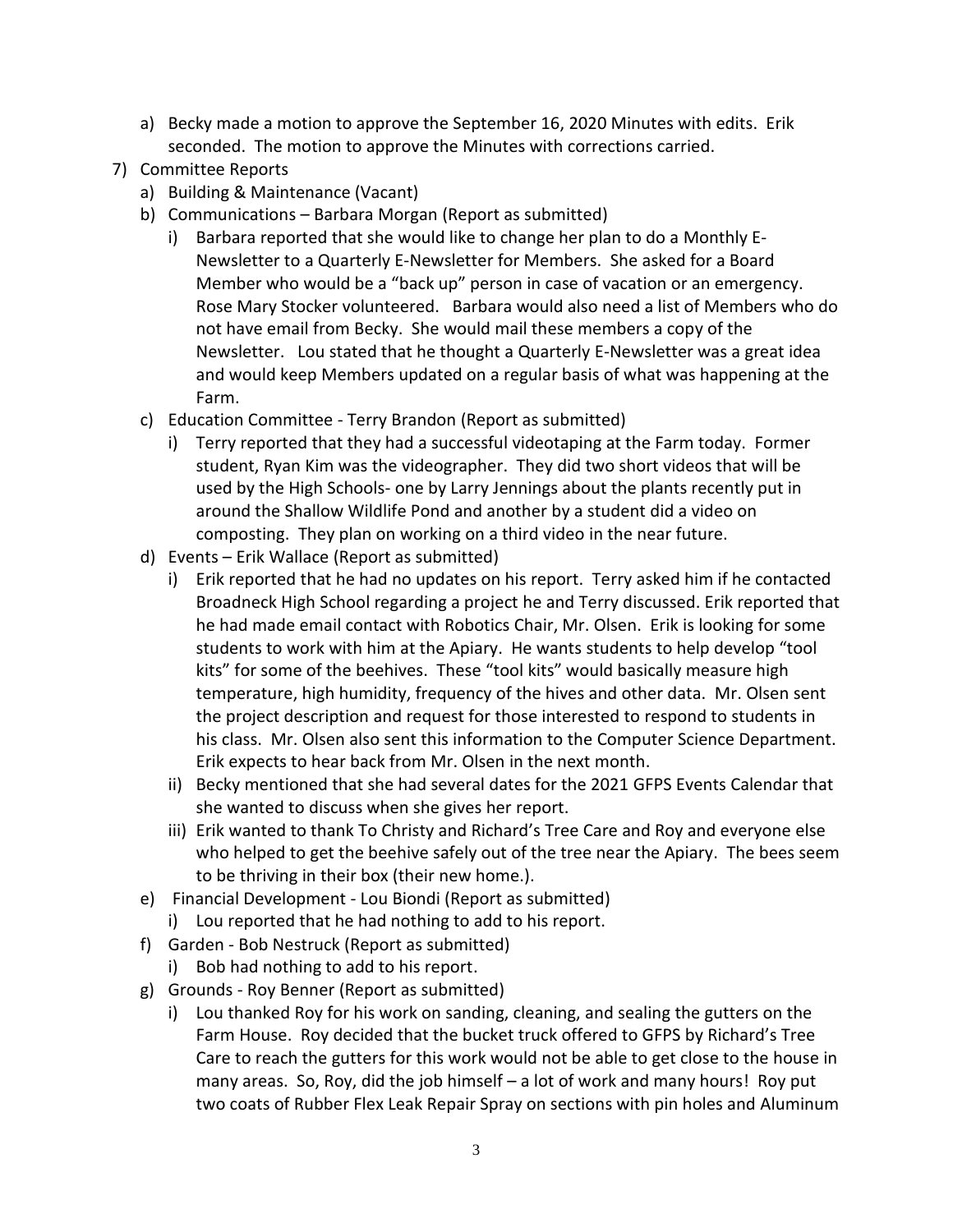Flex tape on the sections with larger holes. Roy hopes this sealing protects the gutters for years to come.

- ii) Roy reported that he had developed 23 QR Codes descriptions for the part of Liam Doyen's Eagle Scout Project that covers the "Walking Trail" sites and many other points of interest. The QR Codes provide additional information to visitors via smartphones. The QR Codes will be displayed on 4' by 4' posts with information presented under a flip-up covering. Roy included the QR Codes and descriptions in his report and would like the Board to review and give him feedback.
- h) History & Research Scott Powers (No report submitted)
- i) Membership -Becky Benner (Report as submitted)
	- i) Becky was pleased to report that we have 185 Membership Units for 2020. She also reported that we have 11 renewals or new Membership Units for 2021. Due to the difficulty getting the PayPal Membership payments over the last several months the 11 reported for 2021 may be a higher number.
	- ii) Becky will be sending out Membership Renewal Letters in November.
	- iii) Becky completed edits to the GFPS Committee Chair Responsibilities and Committee Guidelines and forwarded the document to Vice President Buchet.
	- iv) Becky reported that she had received the CSCIA Recognized Organizations application form for completion. The form is to request dates that an organization will need either the Cox Room for monthly meetings or the Main Room for a large event(s).
		- (1) Becky stated that she needs dates for 3 of our Monthly Board Meetings that might have potential conflicts (our monthly Meetings are held on the 3<sup>rd</sup> Wednesday of each month). February 17<sup>th</sup> is Ash Wednesday, March 17<sup>th</sup> is St. Patrick's Day and September 15<sup>th</sup> is Yom Kippur. After some discussion, the Board decided to keep these dates as Monthly Board Meeting dates.
		- (2) Becky moved on to discuss dates for 2021 GFPS Events (Each event date was discussed and decided upon.
			- (a) Java and Jazz Sunday, March 14, 2021 (3-5pm) Clubhouse
			- (b) Spring Open House Saturday, April 24, 2021 (10am-4pm) GF
			- (c) CSC Strawberry Festival Saturday, May 2021
			- (d) Summer Acoustic Concert Series GF
			- (e) Wine Tasting/Silent Auction Saturday, August 21, 2021 (4-7pm) Clubhouse
			- (f) Fall Open House Saturday, September 18, 2021 (10am-4pm) GF
			- (g) Harvest Pasta Dinner Saturday, October 16, 2021 (5-7:30pm) Gloria Dei!
- 8) Review of Action Items and Recurring Action Items
	- a) Lou stated that he has some actions that he would like to address first. As regards **(Action Item: 404-08-20)**, Lou stated that Erik verified that Boy Scout and Girl Scout troops and Scouts working their Eagle Scout Project have liability insurance through their state level. They need to bring a copy of the Liability Insurance Declaration Page to give to the Member that is authorizing their project at Goshen Farm. Erik stated that he will draft a written policy on this to give to Troop Leaders after Board approval. Added to (**Action Item: 404-08-20).**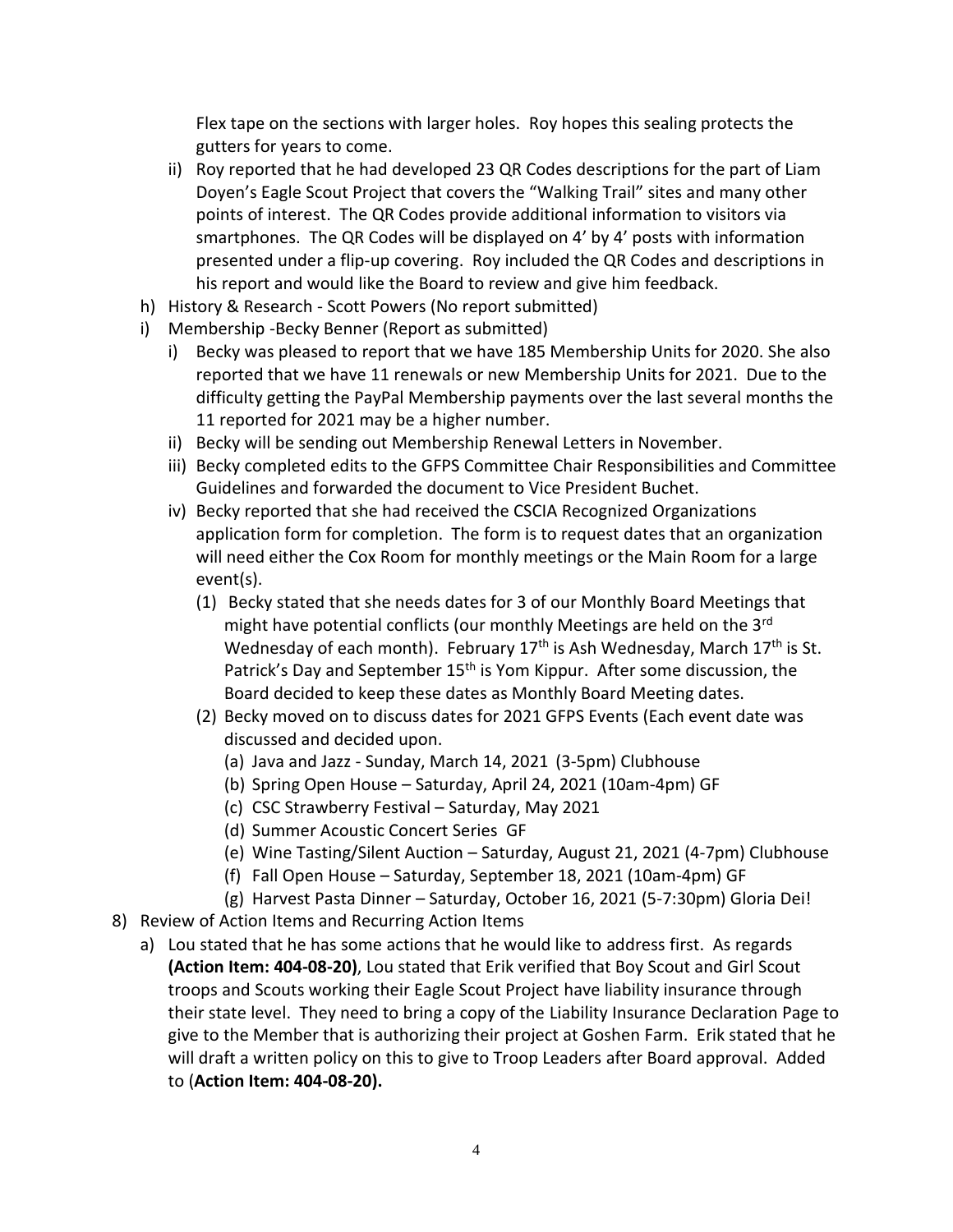- b) Becky will also add Membership requirement for a written policy regarding students performing Service Learning hours at Goshen Farm. Once these two policies are written up and presented to the Board, this action will be CTD. Added to **(Action Item 404-08- 20)**
- c) Six Action Items were completed, and one Action was marked OBE.
- 9) On-going Business
	- a) Regarding concerns about the "Temporary Policy for Money Movement and Distribution" (Motion from September Meeting that was approved but raised concerns from four Board Members). This was to be revisited at tonight's Meeting but due to computer problems experienced by three Board Members this was postponed. Becky made a motion to "table" discussion of "Temporary Policy for Money Movement and Distribution" until the November Meeting. Motion carried.
	- b) As relates to an Ad hoc Committee on cancellation of contracts and language to be included in future contracts (verbal or written), an Ad hoc Committee was not formally set. Michael has been crafting language that would cover concerns with help from Erik Wallace. Becky has been doing research on contract policy. Lou will review what we have. Lou asked Michael, Becky, and Christy to serve on this Ad hoc Committee with himself. All agreed. Lou needs to send Committee Members an email, to set up first virtual meeting. **(Action Item: 421-09-20)**
	- c) The Ad hoc Committee to develop guidelines for the use and rental of Goshen Farm by individuals and groups is established. The committee members are Lou, Becky, Roy, Erik, and Michael.
	- d) Becky presented her draft GFPS COVID-19 Waiver for Board review. Dirk Schwenk reviewed this and made suggestions. Lou asked if Becky could review Dirk's suggestions and consider changing her draft. Becky stated she would attempt this. This somewhat revised version of the GFPS COVID-19 Waiver will be brought up for approval at the November Meeting.
	- e) Discussion ensued regarding the updated Accident Form that Becky created and sent out to the Board on September 14th. Terry suggested one addition to the form and Becky agreed to include this. Erik moved that we accept the Accident Form with the change. Becky seconded. The motion carried.
- 10) New Business
- a) Lou brought up the reimbursement of Member, Larry Jennings for funds spent against the Unity Garden Grant for plantings around the Shallow Water Wildlife Pond. Becky moved that we reimburse Larry Jennings for the monies spent against the \$1000.00 Unity Garden Grant. Barbara seconded. After discussion, Becky modified her motion to read, I move we write a check for \$768.00 to reimburse Cape Conservation Corp and a check to Larry Jennings to reimburse him for \$232.00 for monies expended on plants for the Shallow Water Wildlife Pond that had been funded by the Unity Gardens Grant. Total cost of project - \$1000.00. Terry seconded. The motion carried. Roy asked that we send Larry Jennings a thank you letter for of the research, grant acquisition, gathering and scheduling and supervising volunteers for the plantings. Lou will write the letter and send to Larry. (**Action Item: 422-10-20)** Well done, Larry!